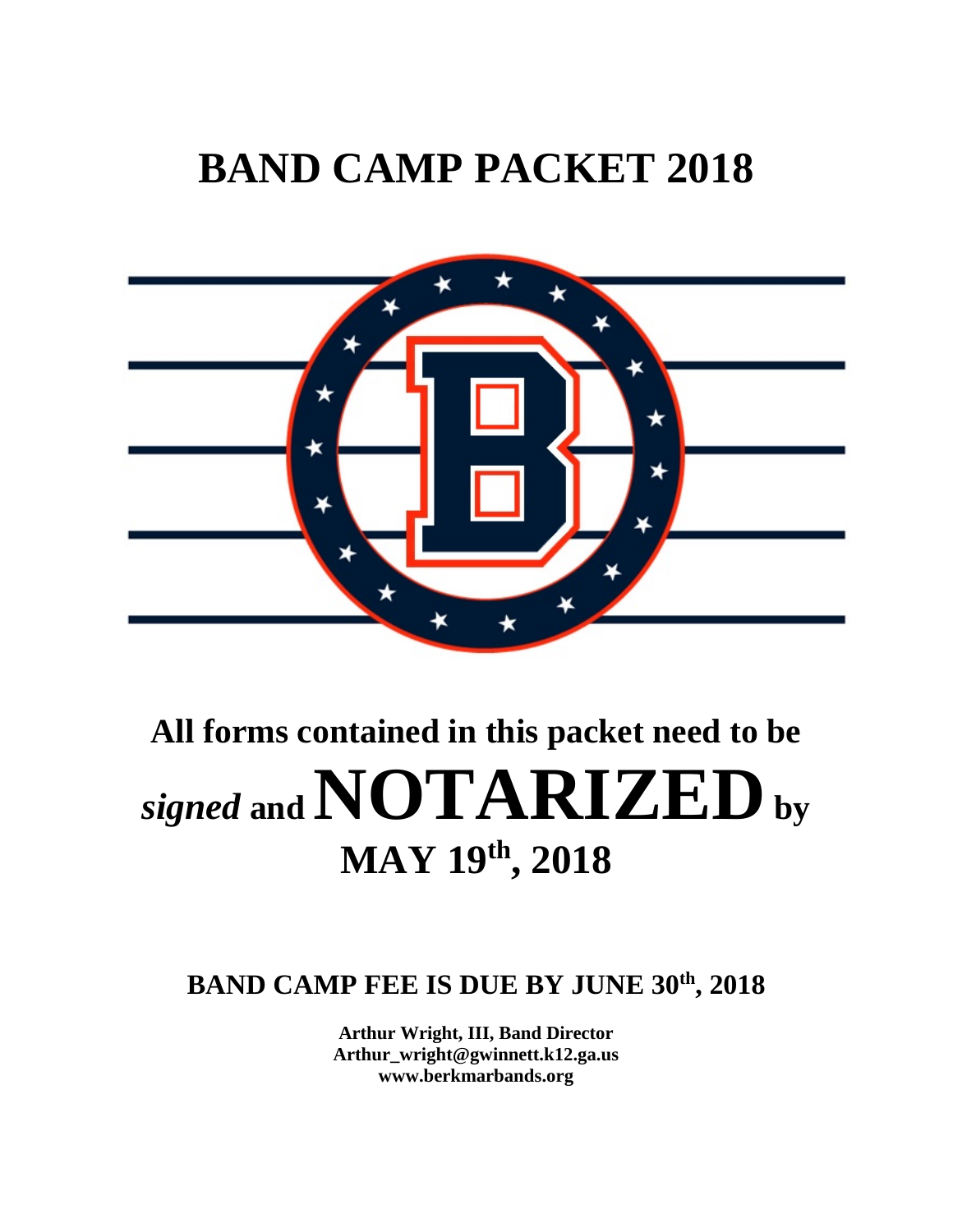### **What you need to bring to Band Camp 2018**

Most have found that an extra set of clothes to change into later each day has been helpful.

| T-shirts                                                                                   |
|--------------------------------------------------------------------------------------------|
| <b>Shorts</b>                                                                              |
| Socks TWO pair a day                                                                       |
| Tennis shoes for the field NO OPEN HOLE SHOES                                              |
| <b>Sunscreen</b>                                                                           |
| Sunglasses                                                                                 |
| $Hat - if desired$                                                                         |
| Bug Spray – for field use if desired                                                       |
| Your instrument and accessories                                                            |
| Woodwinds need at least 3 good working reeds each along with all proper accessories        |
| Brass need oil and mouthpiece – any other accessories you may use as well.                 |
| ALL your music                                                                             |
| Music folder                                                                               |
| Pencils                                                                                    |
| Money for Snack Machines                                                                   |
| No exposure of any parts of your body that should be covered will be allowed according     |
| to school rules and proper dress code. This is a school function and school rules apply at |
| all times. - No spaghetti strap shirts or tops please                                      |
| Your assigned snack or drink donation item assigned by LAST name:                          |
| A G Chips (Individually Bagged Chips) and 1 Case (24) of Bottled Water                     |
| H.L. 3 lb bag of Apple slices (No whole fruit) and 1 Case (24) of Bottled Water            |

M-Z 1 Case (24) 10 oz Bottled Gatorade and 1 Case (24) of Bottled Water

#### **This year we will collect \$20.00 at the beginning of band camp to assist with the cost of donation items.**

#### **Band Fees:**

Band fees are very important to our organization being able to function on a yearly basis. The band fees assist with the following: uniform parts and cleaning, travel, clinicians/staff, fees for contests/festivals, meals during camp, games, and many other needs of the program. **Reeds will NOT be included in the fee, however they will be sold at \$5.00 per reed.** If there is an issue with paying the fees, please let a band booster club officer know so that a payment plan can be arranged. The BHS Band Boosters accepts cash, checks, money orders, and credit cards and online payment. Please see the fee breakdown below: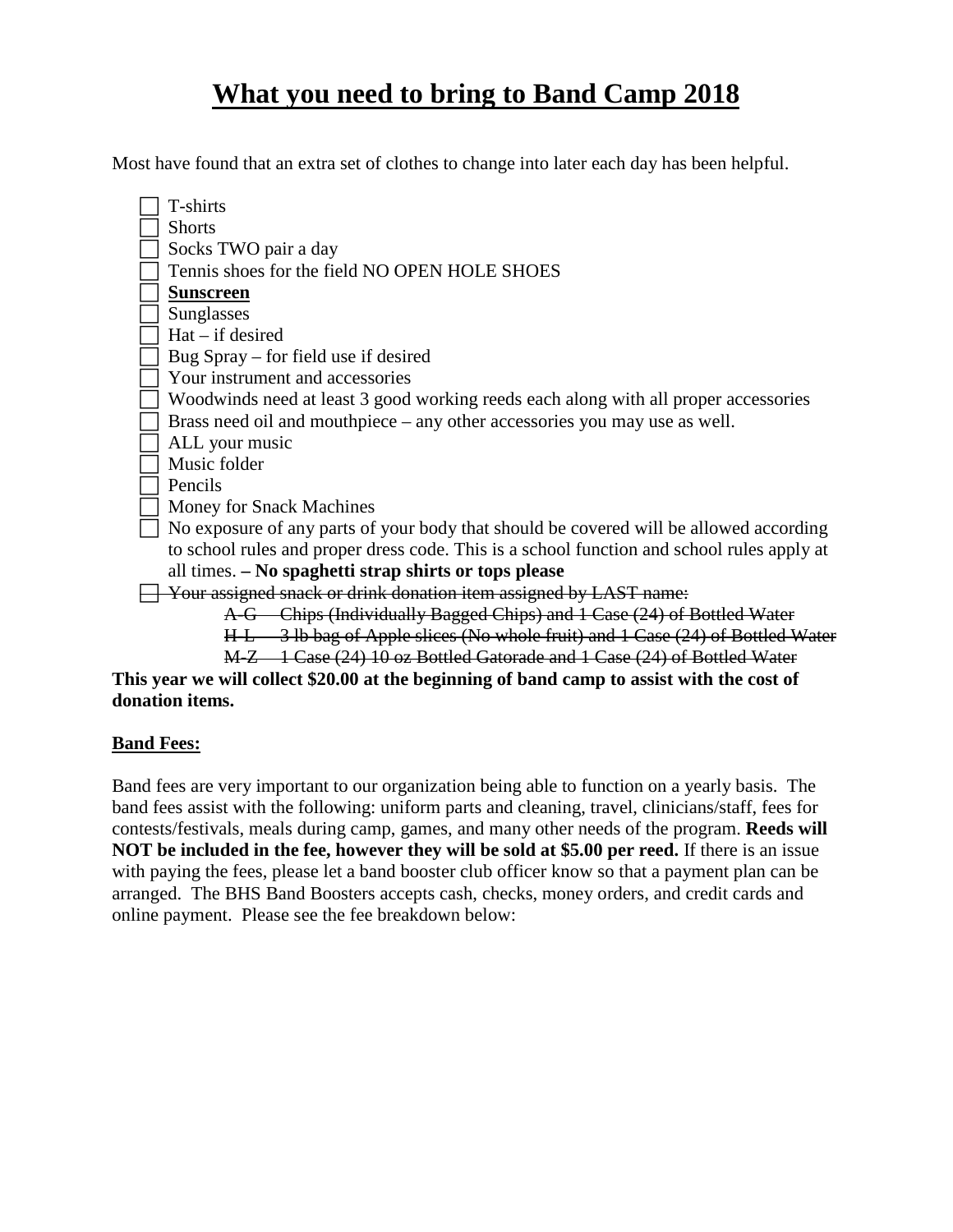### **BAND FEES 2018-2019 SCHOOL YEAR**

| <b>Marching Band Camp</b>  | \$200.00 (due by July $1st$ )       |
|----------------------------|-------------------------------------|
| <b>Band Dues (MARCHER)</b> | \$400.00 (due by November 15, 2018) |

- **Sibling discount of \$50.00 starts June 1, 2018 (not applicable with early discount)**
- **Pay online via paypal, drop box in band room or mail see website**

**NON-MARCHER fees - \$150.00 paid in full by November 15, 2018** 

• **Pay online via paypal, drop box in band room or mail - see website**

| Fee                    | <b>Payment Due Date</b>  |
|------------------------|--------------------------|
| \$200.00 Band Camp Fee | July $1^{\rm st}$ , 2018 |
| \$100.00 Band Fee      | Due August $1st$ , 2018  |
| \$100.00 Band Fee      | September $1st$ , 2018   |
| \$100.00 Band Fee      | October $2nd$ , 2018     |
| \$100.00 Band Fee      | November 15th, 2018      |
| Total Fees \$400.00    |                          |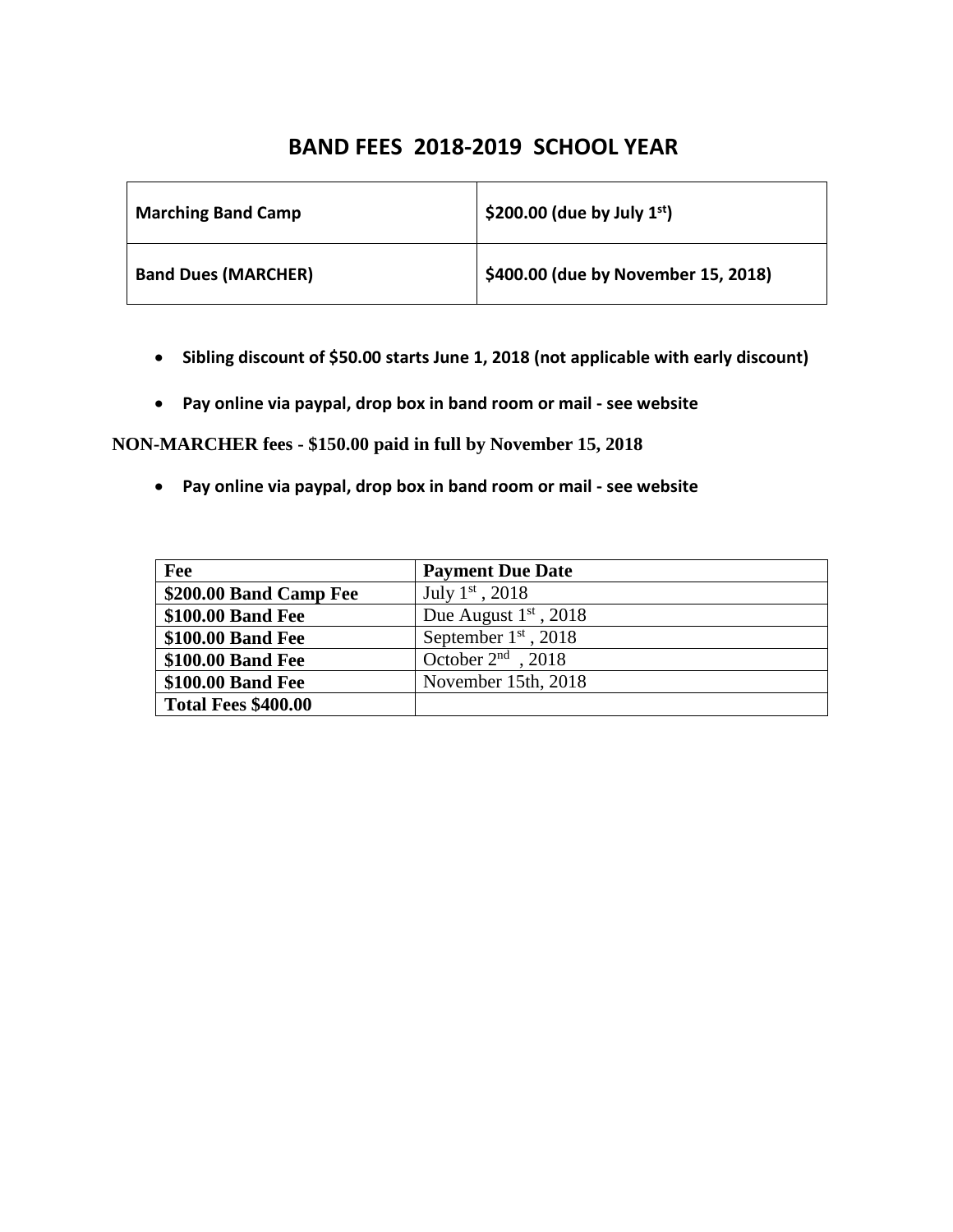### **2018 Berkmar Mighty Marching Patriots BAND CAMP SCHEDULE Held at Berkmar High School Week 1**

| <b>Monday 7/16/18</b> | <b>Tuesday 7/17/18</b>     | Wednesday 7/18/18                                   | <b>Thursday 7/19/18</b>                                                      |
|-----------------------|----------------------------|-----------------------------------------------------|------------------------------------------------------------------------------|
| Leadership            | <b>Leadership Workshop</b> | <b>Rookie Camp</b>                                  | <b>Rookie Camp</b>                                                           |
| Leadership            | Leadership Workshop        | Calisthenics/                                       | Calisthenics/                                                                |
| Workshop              |                            | <b>Marching Fun</b>                                 | Marching Fun                                                                 |
| Leadership            | Leadership                 | Marching                                            | <b>Marching Fundamentals</b>                                                 |
| Workshop              | Workshop                   | Fundamentals                                        |                                                                              |
| <b>LUNCH</b>          | <b>LUNCH</b>               | <b>LUNCH</b>                                        | <b>LUNCH</b>                                                                 |
| Leadership            | Leadership Workshop        | <b>Music Rehearsal</b>                              | <b>Music Rehearsal</b>                                                       |
| Workshop              |                            |                                                     |                                                                              |
| Leadership            | Leadership Workshop        | Music Rehearsal/Sectionals                          | Music Rehearsal/Sectionals                                                   |
| Workshop              |                            |                                                     |                                                                              |
| <b>Dismissal</b>      | <b>Dismissal</b>           | <b>Dismissal</b>                                    | <b>Dismissal</b>                                                             |
| Duties/               | Marching and Music         | Warm ups/SSB, Fight                                 | Warm ups/SSB, Fight Song, Alma                                               |
|                       |                            |                                                     | Mater, Attention, Parade Rest,                                               |
|                       |                            |                                                     | Mark Time, Dress Commands,<br>Forward and Backwards March                    |
|                       |                            |                                                     |                                                                              |
|                       | Fundamentals               | Fundamentals, Prep Band<br>Room and Field for Camp! | Song, Alma Mater,<br>Attention, Parade Rest,<br>Mark Time, Dress<br>Commands |

#### **Week 2**

| <b>TIME</b>  | <b>Monday 7/23/18</b>         | <b>Tuesday 7/24/18</b>     | Wednesday 7/25/18          | <b>Thursday 7/26/18</b>        |
|--------------|-------------------------------|----------------------------|----------------------------|--------------------------------|
|              | <b>Full Band</b>              | <b>Full Band Camp</b>      | <b>Full Band Camp</b>      | <b>Full Band Camp</b>          |
| 8:00 am      | Calisthenics/                 | Calisthenics/              | Calisthenics/              | Calisthenics/                  |
|              | Marching Fun                  | Marching Fun               | Marching Fun               | Marching Fun                   |
| $10:00$ am   | Marching                      | Marching                   | Marching                   | <b>Marching Fundamentals</b>   |
|              | Fundamentals                  | Fundamentals               | Fundamentals               |                                |
| $12:00$ pm   | <b>LUNCH</b>                  | <b>LUNCH</b>               | <b>LUNCH</b>               | <b>LUNCH</b>                   |
| $1:30$ pm    | Music Rehearsal               | Music Rehearsal            | Music Rehearsal            | Music Rehearsal                |
| $3:00$ pm    | Music<br>Rehearsal/Sectionals | Music Rehearsal/Sectionals | Music Rehearsal/Sectionals | Music Rehearsal/Sectionals     |
| $5:00$ pm    | <b>Dismissal</b>              | <b>Dismissal</b>           | <b>Dismissal</b>           | <b>Dismissal</b>               |
| <b>DAILY</b> | Warm ups/SSB, Fight           | Warm ups/SSB, Fight Song,  | Warm ups/SSB, Fight        | Warm ups/SSB, Fight Song, Alma |
| <b>GOALS</b> | Song, Alma Mater,             | Alma Mater, Attention,     | Song, Alma Mater, Show     | Mater, Show Music,             |
|              | Attention, Parade             | Parade Rest, Mark Time,    | Music, Stationary/Float    | Stationary/Float Commands      |
|              | Rest, Mark Time,              | <b>Dress Commands</b>      | Commands                   |                                |
|              | <b>Dress Commands</b>         |                            |                            |                                |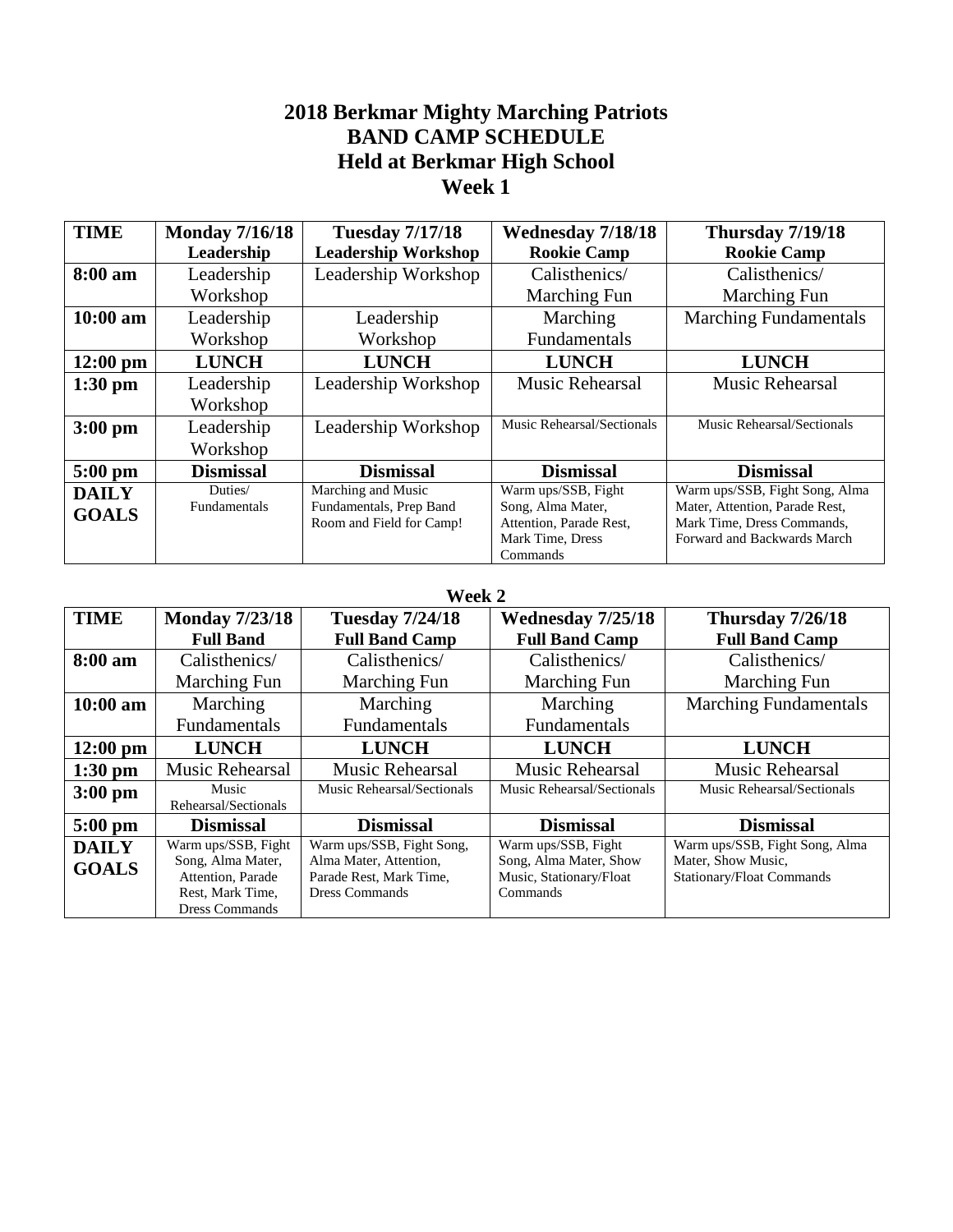| Week 3       |                             |                                |  |
|--------------|-----------------------------|--------------------------------|--|
| <b>TIME</b>  | <b>Monday-Wednesday</b>     | <b>Thursday</b>                |  |
|              | 7/30/18-8/1/18              | 8/2/18                         |  |
|              | <b>FULL BAND CAMP</b>       | <b>FULL BAND CAMP</b>          |  |
| $3:00$ pm    | <b>Leadership Meeting</b>   | Leadership Meeting             |  |
| $4:00$ pm    | Music Rehearsal             | <b>Music Rehearsal</b>         |  |
| $5:00$ pm    | Music Rehearsal             | Music Rehearsal                |  |
| $6:30$ pm    | <b>DINNER</b>               | <b>DINNER</b>                  |  |
| $7:30$ pm    | Drill Rehearsal             | Drill Rehearsal                |  |
| $8:00$ pm    | Drill Rehearsal             | Drill Rehearsal                |  |
| 8:30 pm      | <b>Dismissal</b>            | <b>PARENT SHOWCASE</b>         |  |
| <b>DAILY</b> | Warm ups/SSB, Fight Song,   | Warm ups/SSB, Fight Song, Alma |  |
| <b>GOALS</b> | Alma Mater, Opener, Stands  | Mater, Opener, Stands Tune,    |  |
|              | Tune, Marching Fundamentals | <b>Marching Fundamentals</b>   |  |

# Join Remind to receive important announcements Text 81010 and message @berkmarmm

### **Electronics:**

Devices such as cell phones, iPods, Tablets, game consoles, laptops, portable game devices, portable CD, MP3, Tape, DVD, and other such media playing devices are all prohibited during rehearsal and group functions at camp. Only cell phones are allowed to students only on break, but should be left at home as they will NOT be the responsibility of Berkmar High School, Band Boosters, or Mr. Wright and staff members to watch and care for such items.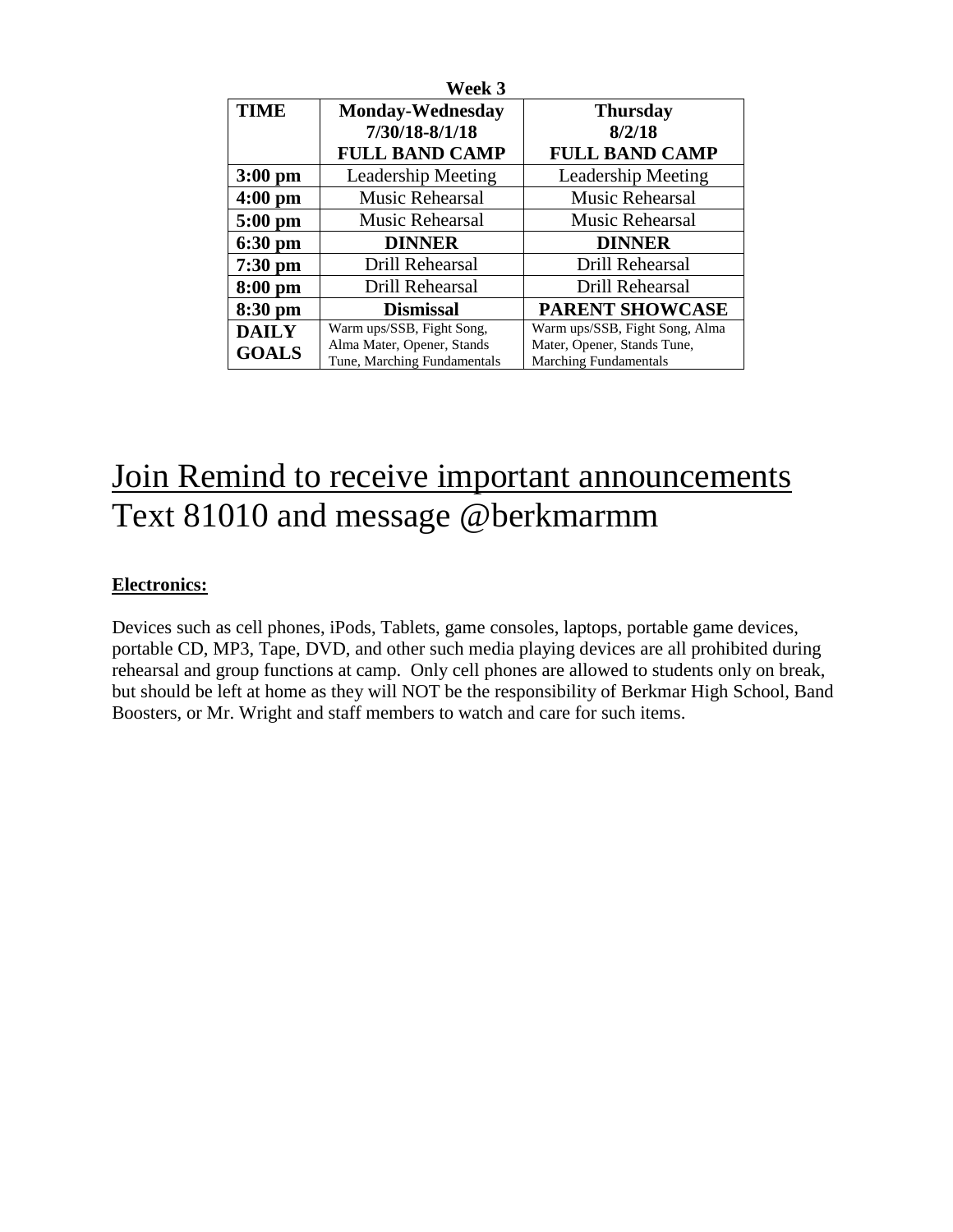### **BERKMAR HIGH SCHOOL BAND** 405 PLEASANT HILL ROAD, LILBURN, GA 30047

### **CONSENT FOR MEDICAL TREATMENT**

|                     |                                                       | STUDENT NAME                                                                                                                    |                |
|---------------------|-------------------------------------------------------|---------------------------------------------------------------------------------------------------------------------------------|----------------|
|                     |                                                       | ADDRESS                                                                                                                         |                |
|                     |                                                       | ZIP CODE                                                                                                                        |                |
| GRADE               |                                                       |                                                                                                                                 |                |
|                     |                                                       | PARENT/GUARDIAN                                                                                                                 |                |
|                     |                                                       | PHONE # H: $\qquad \qquad W:$                                                                                                   |                |
|                     | $MOBILE:$                                             |                                                                                                                                 |                |
|                     | PLEASE LIST 2 EMERGENCY CONTACTS (Other than parents) |                                                                                                                                 |                |
| <b>NAME</b>         | <b>RELATIONSHIP</b>                                   | <b>HOME PHONE#</b>                                                                                                              | MOBILE PHONE # |
|                     | $\overline{1}$ )                                      |                                                                                                                                 |                |
|                     |                                                       | $\overline{2)}$                                                                                                                 |                |
| MEDICAL INFORMATION |                                                       | All information is confidential and will be seen only by the Band Director and chaperones who are responsible for medical care. |                |
|                     |                                                       |                                                                                                                                 |                |
|                     |                                                       | CURRENT MEDICAL CONDITIONS                                                                                                      |                |
|                     |                                                       | CURRENT MEDICATIONS                                                                                                             |                |
|                     |                                                       |                                                                                                                                 |                |
|                     |                                                       |                                                                                                                                 |                |
|                     |                                                       | LIST OF OVER THE COUNTER MEDICATION ACCEPTABLE TO ADMINISTER TO YOUR                                                            |                |
|                     |                                                       |                                                                                                                                 |                |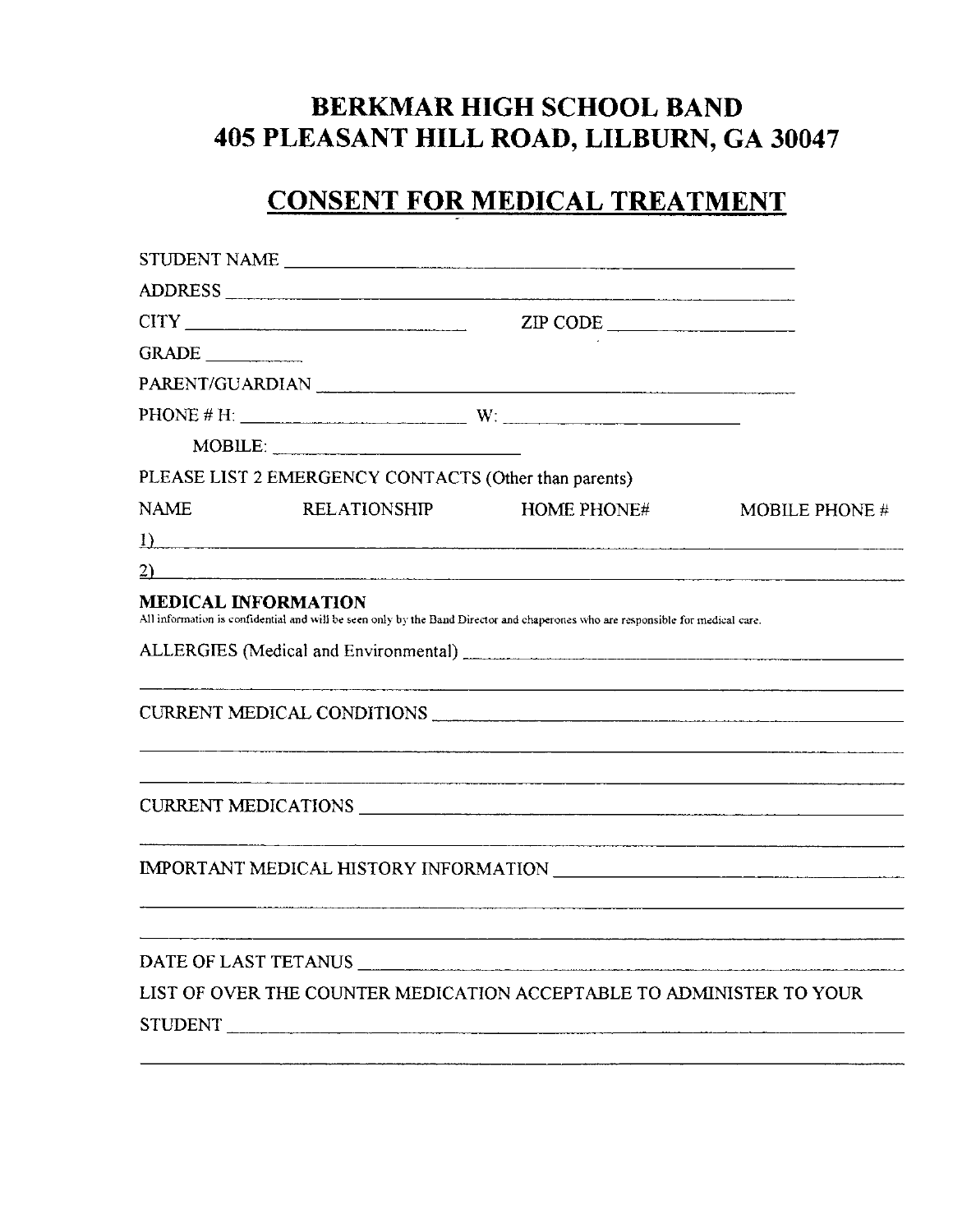#### INSURANCE INFORMATION (Please attach a copy of the front and back of your insurance card)

| <b>CARRIER</b> | POLICY#     |
|----------------|-------------|
| STUDENT SS#    | GP PLAN $#$ |
| PHYSICIAN      | PH #        |

INS CARRIER PH  $\#$ 

#### IF NO INSURANCE, PLEASE COMPLETE THE FOLLOWING:

 $\mathbf{r}$ 

For and in consideration of emergency services and goods rendered by or through the attending physician(s) the undersigned guarantees payment in full, immediately upon receipt of final billing.

| PRINT NAME |  |
|------------|--|
|            |  |

#### RELEASE (ALL MUST COMPLETE)

I, the undersigned, being the parent or legal guardian of

| STUDENT                                                            | DATE OF BIRTH                                                                                          |
|--------------------------------------------------------------------|--------------------------------------------------------------------------------------------------------|
|                                                                    | Hereby grant authorization to the Band Director, chaperones of Berkmar High School Band Booster        |
|                                                                    | Association, standing in loco parentis, to obtain emergency medical and/or surgical treatment and      |
|                                                                    | procedures from a physician or hospital emergency room on behalf of the above named minor. I also give |
| permission to administer over the counter medication if necessary. |                                                                                                        |
|                                                                    |                                                                                                        |

| <b>SIGNATURE</b> | DATE                  |        |
|------------------|-----------------------|--------|
| PRINT NAME       | RELATIONSHIP<br>_____ | ______ |

NOTARY: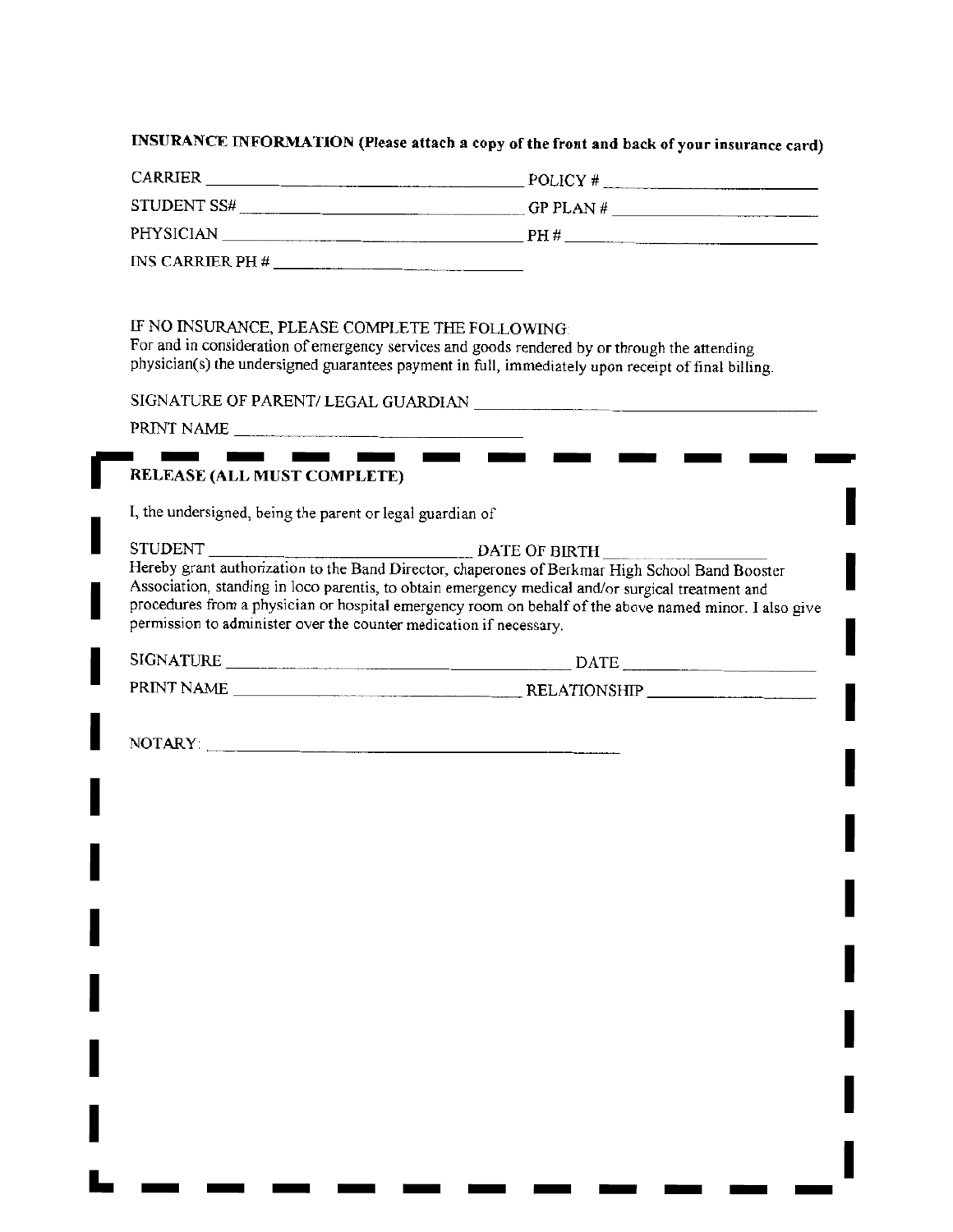#### **CONSENT, RELEASE AND WAIVER OF LIABILITY FORM**  PLEASE READ COMPETELY AND CAREFULLY BEFORE SIGNING

I grant permission for my child or children (Please Print Clearly) to participate in the Berkmar High School Marching Band Camp (Band Camp) at Berkmar High School in Lilburn, GA and other band activities, performances, programs, practices and contests throughout the school year.

**I understand that it is my responsibility to provide transportation of my child(ren) to and from Berkmar High School in a timely manner.** I understand that in order to participate in Band Camp and other Berkmar High School Band programs, activities, practices and contests, my child(ren) must abide by the rules and codes of conduct established by Berkmar High School, Berkmar High School Band Boosters (Band Boosters), the Band Camp staff and Band Booster chaperones. I understand that my child may be dismissed from Band Camp and/or the Berkmar High School Band programs for violation of these rules and codes of conduct including, but not limited to, verbal and physical aggression against students, staff, chaperones or other persons, failure to follow safety or program instructions, possession of weapons, illegal drugs or alcohol, and any other disruptive behavior. I understand and agree that my child's dismissal will be at the discretion of the Band Director and no refunds will be given.

I understand that participation in Band Camp and other Band related programs, performances activities, practices and contests involves marching and other physical, recreational or sports activities. I grant permission for my child(ren) to be involved in these activities and give permission for my child to be transported by school bus, charter bus or private vehicle as necessary with proper permission forms signed prior to the event(s).

If any illness, injury or accident occurs which, in the sole judgment of the Band Camp staff, band chaperones or Band Director, requires immediate medical attention, I give my consent to the Band Camp staff, Band Booster chaperones or Band Director to obtain such emergency treatment. I further consent to the signing of any releases by the Band Camp Staff, Band Booster chaperones or Band Director which may be required by the medical care provider. I understand that I will be notified as soon as possible in the event of an emergency medical situation.

I further understand and agree that the cost of any medical care deemed necessary for the treatment of any emergency illness, injury or accident is my responsibility only and not Berkmar High School, the Berkmar High School Band Boosters or its members individually, officers, agents, chaperones and volunteers as they are not obligated to pay for such medical care.

For the sole consideration of Berkmar High School and the Berkmar High School Band Boosters allowing my child(ren) to participate in Band Camp and other Band related programs, performances, activities, practices and contests, I hereby release and forever discharge Band Boosters, its members individually and officers, agents, chaperones and volunteers from any and all claims, demands, rights and causes of action of any kind I may have arising from or in any way related to any personal injury, bodily injury or property damage resulting from or in any way related to my child's participation in the Berkmar High School Band programs including Band Camp and other related programs, performances, activities, practices or contests.

I further covenant and agree that for the consideration stated above, I will not sue Berkmar High School Band Boosters, its members individually, its officers, agents, chaperones or volunteers for any claim arising from or in any way related to my child's voluntary participation in Band Camp, Berkmar High School Band programs and other related programs, performances, activities, practices or contests.

I have reviewed this document and certify that I have read the above carefully before signing.

Dated

Signature of Parent or Legal Guardian Printed Name of Parent or Legal Guardian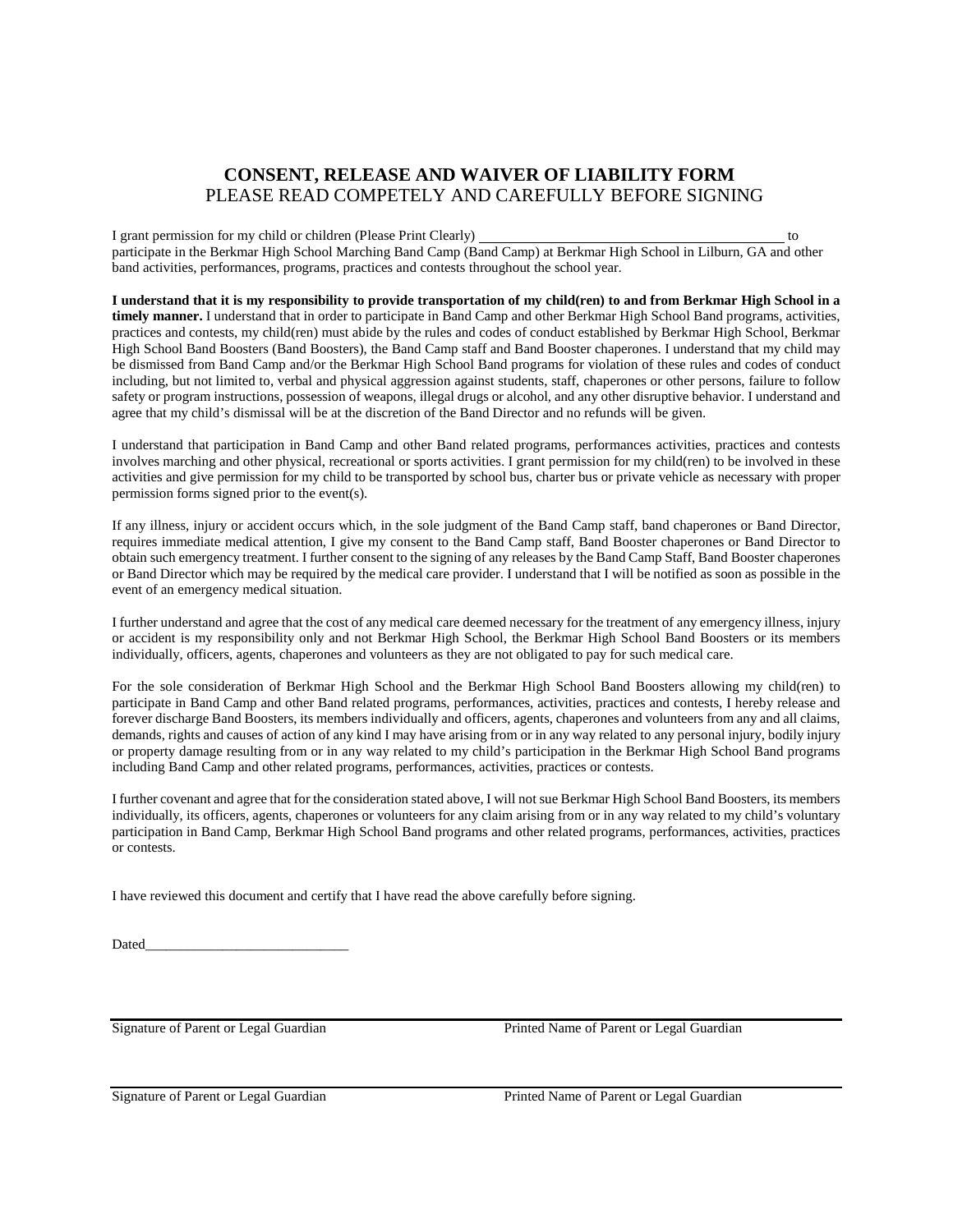## Gwinnett County Public Schools Fields Trips

(OTC - over the counter medication form)

| Organization | <b>Berkmar High School Band</b> |  |
|--------------|---------------------------------|--|
|              |                                 |  |

Field Trip Destination **Berkmar High School**\_\_\_\_\_\_\_\_\_

Dates\_\_\_\_\_\_\_**5/1/18 to 6/1/19**\_\_\_\_\_\_\_\_\_\_\_\_\_\_\_\_\_\_\_\_\_\_\_\_\_

Student Name

I, \_\_\_\_\_\_\_\_\_\_\_\_\_\_\_\_\_\_\_\_\_\_\_\_\_\_\_, GIVE / DO NOT GIVE permission for my (Name of parent / guardian ) (circle one) child to take "over the counter" medication with my prior approved vocal and/or written authority during this field trip.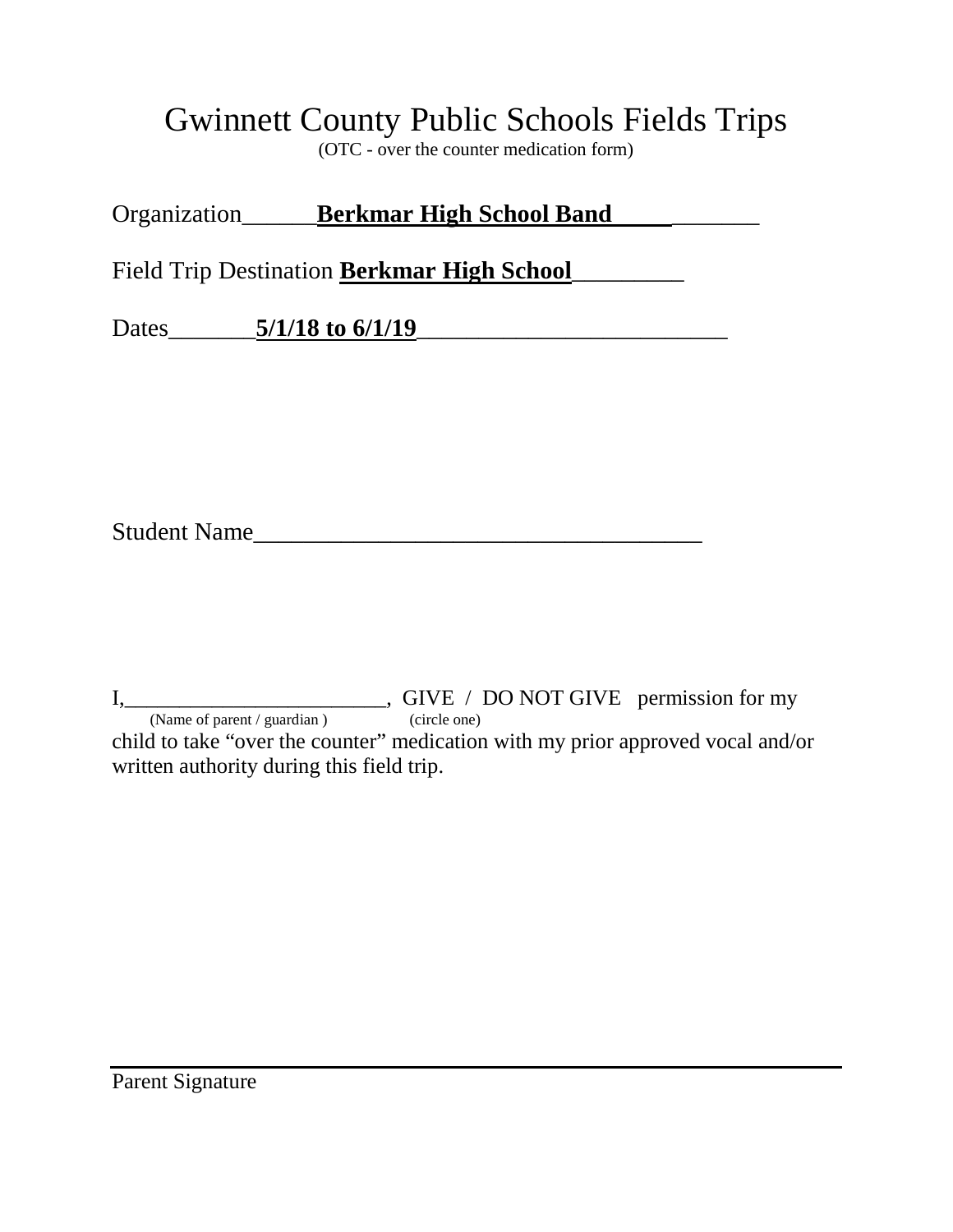# Gwinnett County Public Schools Discipline

(zero tolerance form)

### Organization **Berkmar High School Band**

Field Trip Destination Berkmar High School

Dates \_\_\_\_\_\_\_**5/1/18 to 6/1/19**

Student Name

I, 1. **have had Gwinnett County Public Schools** 

(Name of parent / guardian) "zero tolerance" policy for sexual misconduct, drugs, weapons, and alcohol explained to me in detail. I understand that if my child suffers disciplinary action based on these policies, they will be immediately asked to leave, driven home by a chaperone, or if out of state participating in a school function he/she shall be taken to the nearest airport and flown back to Atlanta, GA, escorted by an adult chaperone. I also understand that I will be held financially responsible for the cost of the plane ticket for my student AND chaperone being flown home.

Parent Signature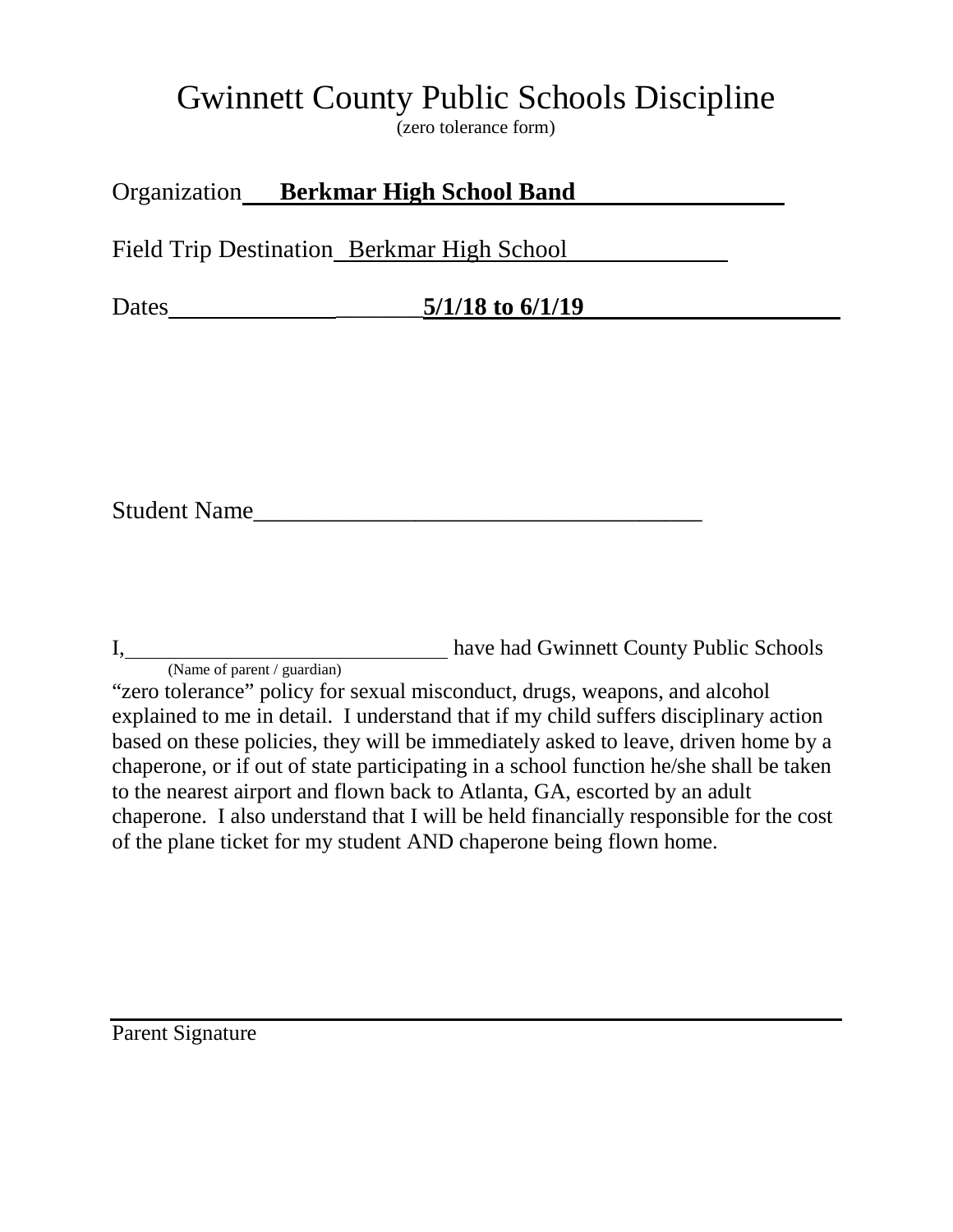### **Alternative Transportation Liability Form**

Gwinnett County Public Schools/Berkmar High School is not always able to provide transportation for students to off campus extracurricular school activities. In cases when transportation is not provided by Gwinnett County Public Schools/ Berkmar High School as in the use of a school bus or charter bus, it is the responsibility of the of the student's parents or guardian to secure their student's attendance at such activities. Gwinnett County Public Schools, its local schools, officers, employees or agents shall not be responsible for any injury or loss arising out of a student's transportation to or from the off campus activity when such transportation is provided by parents, students, school staff or any other party. Your signature acknowledges your receipt of and understanding of this policy.

\_\_\_\_\_\_\_\_\_\_\_\_\_\_\_\_\_\_\_\_\_\_\_\_\_\_\_\_\_\_\_\_\_ Student's Name

\_\_\_\_\_\_\_\_\_\_\_\_\_\_\_\_\_\_\_\_\_\_\_\_\_\_\_\_\_\_\_\_ \_\_\_\_\_\_\_\_\_\_\_\_\_\_\_\_\_ Activity Date of Activity

\_\_\_\_\_\_\_\_\_\_\_\_\_\_\_\_\_\_\_\_\_\_\_\_\_\_\_\_\_\_\_\_ \_\_\_\_\_\_\_\_\_\_\_\_\_\_\_\_\_ Parent's Signature Date